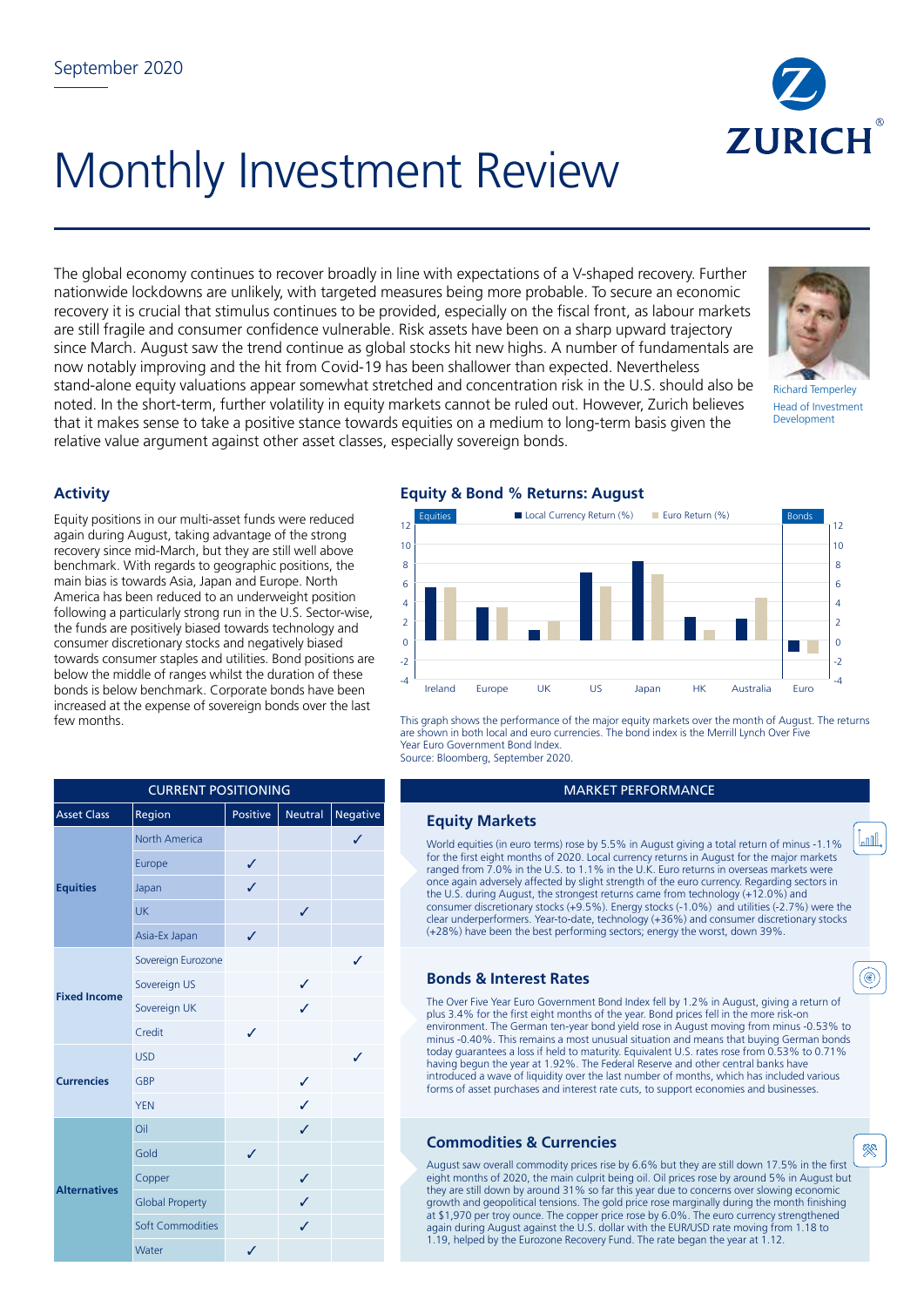| Zurich Life Annualised Performance            |                 | Annualised           |            |            |                    |                    |                    |                             |  |
|-----------------------------------------------|-----------------|----------------------|------------|------------|--------------------|--------------------|--------------------|-----------------------------|--|
| to September 2020                             | Year to<br>Date | $\mathbf{1}$<br>Year | 3<br>Years | 5<br>Years | 10<br>Years        | 15<br>Years        | 20<br>Years        | <b>Fund Size</b><br>(Euros) |  |
| Prisma Multi-Asset Funds                      |                 |                      |            |            |                    |                    |                    |                             |  |
| Prisma <sup>2</sup>                           | 0.5%            | 1.3%                 | 1.0%       | 0.9%       | <b>Not Started</b> | <b>Not Started</b> | Not Started        | 336,609,807                 |  |
| Prisma <sup>3</sup>                           | 0.8%            | 3.4%                 | 2.9%       | 2.6%       | <b>Not Started</b> | <b>Not Started</b> | Not Started        | 1,247,462,732               |  |
| Prisma 4                                      | 1.9%            | 7.4%                 | 6.3%       | 5.8%       | Not Started        | <b>Not Started</b> | <b>Not Started</b> | 1,613,361,327               |  |
| Prisma <sup>5</sup>                           | 3.7%            | 12.1%                | 9.5%       | 8.6%       | <b>Not Started</b> | <b>Not Started</b> | Not Started        | 858,050,142                 |  |
| Prisma Max                                    | 5.9%            | 14.8%                | 11.0%      | 10.0%      | <b>Not Started</b> | <b>Not Started</b> | Not Started        | 78,322,313                  |  |
| <b>Managed Funds</b>                          |                 |                      |            |            |                    |                    |                    |                             |  |
| Cautiously Managed                            | 3.4%            | 7.1%                 | 5.1%       | 4.6%       | 6.5%               | <b>Not Started</b> | <b>Not Started</b> | 497,528,165                 |  |
| Sector Average                                | $-2.8%$         | $-0.6%$              | 1.3%       | 2.1%       | 3.2%               | 2.7%               | 2.7%               |                             |  |
| <b>Balanced</b>                               | 6.1%            | 11.6%                | 8.5%       | 7.5%       | 9.3%               | 6.8%               | 5.3%               | 1,891,683,535               |  |
| <b>Sector Average</b>                         | $-3.9%$         | 1.0%                 | 3.0%       | 3.3%       | 6.2%               | 3.8%               | 2.9%               |                             |  |
| Performance                                   | 6.9%            | 14.4%                | 10.2%      | 8.9%       | 10.2%              | 7.2%               | 5.5%               | 1,540,080,432               |  |
| Dynamic                                       | 7.0%            | 15.6%                | 11.0%      | 9.5%       | 10.9%              | 7.6%               | 5.5%               | 1,763,582,415               |  |
| <b>FinEx Sector Average</b>                   | $-5.7%$         | 0.3%                 | 3.3%       | 3.9%       | 6.6%               | 4.0%               | 3.1%               |                             |  |
| <b>Protected Funds</b>                        |                 |                      |            |            |                    |                    |                    |                             |  |
| Protected 70                                  | 0.1%            | 6.2%                 | 4.8%       | 3.7%       | 5.4%               | <b>Not Started</b> | <b>Not Started</b> | 20,053,392                  |  |
| Protected 80                                  | $-1.1%$         | 2.9%                 | 2.0%       | 1.4%       | 2.9%               | <b>Not Started</b> | <b>Not Started</b> | 29,526,285                  |  |
| Cash                                          |                 |                      |            |            |                    |                    |                    |                             |  |
| Secure                                        | 0.0%            | 0.0%                 | 0.0%       | 0.0%       | 0.1%               | 0.8%               | 1.4%               | 162,208,051                 |  |
| Cash Fund                                     | $-0.6%$         | $-0.9%$              | $-0.9%$    | $-0.8%$    | $-0.5%$            | <b>Not Started</b> | Not Started        | 1,108,190,114               |  |
| <b>FinEx Sector Average</b>                   | $-0.5%$         | $-0.7%$              | $-0.6%$    | $-0.4%$    | $-0.1%$            | 0.7%               | 1.2%               |                             |  |
| <b>Bond</b>                                   |                 |                      |            |            |                    |                    |                    |                             |  |
| Global Corporate Bond (JP Morgan)             | 4.0%            | 3.4%                 | 2.7%       | 3.0%       | <b>Not Started</b> | <b>Not Started</b> | <b>Not Started</b> | 16,540,418                  |  |
| Global Government Bond (JP Morgan)            | 4.4%            | 0.9%                 | 2.40%      | 2.00%      | <b>Not Started</b> | <b>Not Started</b> | Not Started        | 3,188,856                   |  |
| Indexed Eurozone Government Bond (BlackRock)* | 2.1%            | $-1.2%$              | 3.20%      | 2.80%      | <b>Not Started</b> | <b>Not Started</b> | <b>Not Started</b> | 10,250,069                  |  |
| <b>Active Fixed Income</b>                    | 1.1%            | $-1.7%$              | 2.20%      | 2.50%      | 4.30%              | 4.50%              | 5.60%              | 237,067,542                 |  |
| Inflation-Linked Bond                         | $-0.7%$         | $-2.5%$              | 1.30%      | 1.60%      | 1.10%              | <b>Not Started</b> | Not Started        | 5,402,858                   |  |
| Long Bond                                     | 3.9%            | $-1.6%$              | 5.4%       | 4.7%       | 5.9%               | 5.5%               | <b>Not Started</b> | 72,472,269                  |  |
| <b>FinEx Sector Average</b>                   | 1.5%            | $-1.0%$              | 3.1%       | 2.9%       | 3.5%               | 3.4%               | 4.3%               |                             |  |
| Absolute Return/Diversified Assets Funds      |                 |                      |            |            |                    |                    |                    |                             |  |
| Global Targeted Returns Fund (Invesco)        | $-2.1%$         | $-1.2%$              | $-2.1%$    | $-0.4%$    | <b>Not Started</b> | <b>Not Started</b> | Not Started        | 34,885,934                  |  |
| Dynamic Diversified Growth (BlackRock)        | 3.5%            | 6.3%                 | 3.3%       | 2.5%       | <b>Not Started</b> | <b>Not Started</b> | Not Started        | 10,956,190                  |  |
| <b>Active Asset Allocation</b>                | 2.2%            | 8.0%                 | 6.8%       | 6.10%      | <b>Not Started</b> | <b>Not Started</b> | <b>Not Started</b> | 575,415,072                 |  |
| <b>Commodity Funds</b>                        |                 |                      |            |            |                    |                    |                    |                             |  |
| Gold                                          | 21.5%           | 17.8%                | 13.3%      | 9.5%       | 4.5%               | <b>Not Started</b> | <b>Not Started</b> | 185, 134, 841               |  |
| Indexed Global Energy and Metals              | $-8.6%$         | $-6.4%$              | 1.1%       | $-0.1%$    | $-1.7%$            | <b>Not Started</b> | <b>Not Started</b> | 11,641,409                  |  |
| Equity Funds (Global)                         |                 |                      |            |            |                    |                    |                    |                             |  |
| 5 Star 5                                      | 8.6%            | 19.1%                | 12.3%      | 10.0%      | 10.9%              | 7.0%               | <b>Not Started</b> | 229,474,509                 |  |
| <b>International Equity</b>                   | 7.2%            | 16.6%                | 11.7%      | 10.5%      | 11.8%              | 8.2%               | 4.9%               | 2,814,056,110               |  |
| Global Select (Threadneedle)                  | 4.0%            | 12.5%                | 13.5%      | 12.4%      | 12.4%              | 8.8%               | <b>Not Started</b> | 11,144,992                  |  |
| Indexed Global Equity (BlackRock)*            | $-1.7%$         | 7.8%                 | 9.6%       | 9.3%       | <b>Not Started</b> | <b>Not Started</b> | <b>Not Started</b> | 132,243,797                 |  |
| <b>FinEx Sector Average</b>                   | $-6.6%$         | 1.4%                 | 4.9%       | 5.3%       | 8.3%               | 5.3%               | 2.5%               |                             |  |
| Equity Funds (European)                       |                 |                      |            |            |                    |                    |                    |                             |  |
| 5 Star 5 Europe                               | $-6.7%$         | 5.2%                 | 4.5%       | 6.2%       | 10.4%              | 6.7%               | <b>Not Started</b> | 100,958,208                 |  |
| European Select (Threadneedle)                | 1.2%            | 9.9%                 | 7.6%       | 7.5%       | 11.2%              | 8.3%               | <b>Not Started</b> | 9,254,605                   |  |
| <b>FinEx Sector Average</b>                   | $-6.2%$         | 3.5%                 | 2.5%       | 3.4%       | 7.5%               | 5.1%               | 2.7%               |                             |  |
| Equity Funds (Euro)                           |                 |                      |            |            |                    |                    |                    |                             |  |
| <b>Eurozone Equity</b>                        | $-5.5%$         | 3.4%                 | 3.0%       | 5.1%       | 8.4%               | 6.7%               | Not Started        | 78,088,338                  |  |
| Indexed Eurozone Equity (BlackRock)*          | $-9.8%$         | $-0.8%$              | 1.4%       | 4.3%       | <b>Not Started</b> | <b>Not Started</b> | <b>Not Started</b> | 8,246,106                   |  |
| <b>Sector Average</b>                         | $-9.3%$         | $-0.7%$              | 0.4%       | 2.6%       | 6.3%               | 3.4%               | 2.1%               |                             |  |
| Equity Funds (Irish)                          |                 |                      |            |            |                    |                    |                    |                             |  |
| <b>Irish Equity</b>                           | $-9.1%$         | 10.4%                | 2.0%       | 3.4%       | 12.3%              | 3.2%               | <b>Not Started</b> | 16,244,433                  |  |
| <b>FinEx Sector Average</b>                   | $-9.2%$         | 10.1%                | $-0.1%$    | 0.9%       | 9.9%               | 1.2%               | 2.6%               |                             |  |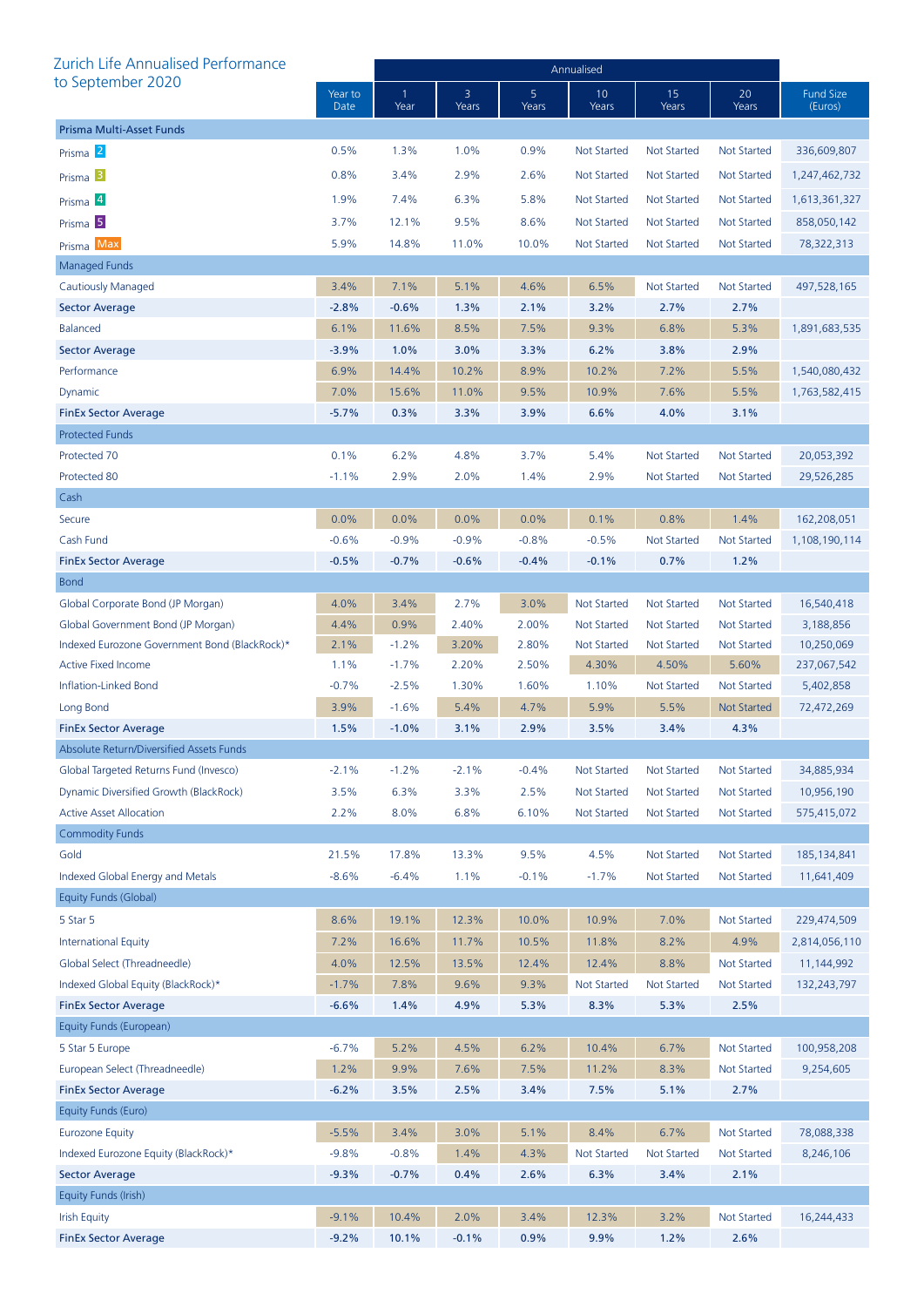|                                                                  |                 | Annualised |                    |                    |                    |                    |                    |                             |
|------------------------------------------------------------------|-----------------|------------|--------------------|--------------------|--------------------|--------------------|--------------------|-----------------------------|
|                                                                  | Year to<br>Date | 1<br>Year  | 3<br>Years         | 5<br>Years         | 10<br>Years        | 15<br>Years        | 20<br>Years        | <b>Fund Size</b><br>(Euros) |
| Equity Fund (American)                                           |                 |            |                    |                    |                    |                    |                    |                             |
| 5 Star 5 Americas                                                | 19.0%           | 28.6%      | 20.0%              | 15.0%              | 15.4%              | 10.8%              | <b>Not Started</b> | 85,498,744                  |
| American Select (Threadneedle)                                   | 8.4%            | 20.1%      | 15.7%              | 14.4%              | 15.8%              | 10.4%              | <b>Not Started</b> | 12,291,907                  |
| <b>FinEx Sector Average</b>                                      | 1.8%            | 10.9%      | 11.6%              | 10.5%              | 13.7%              | 8.3%               | 3.8%               |                             |
| Equity Funds (Far East Asia)                                     |                 |            |                    |                    |                    |                    |                    |                             |
| 5 Star 5 Asia Pacific                                            | $-5.6%$         | 3.6%       | 3.2%               | 9.1%               | 7.2%               | 5.8%               | <b>Not Started</b> | 69,145,389                  |
| Asia Pacific Equity                                              | $-7.6%$         | 0.5%       | 2.9%               | 8.1%               | 7.0%               | <b>Not Started</b> | <b>Not Started</b> | 9,333,900                   |
| <b>FinEx Sector Average</b>                                      | $-6.2%$         | 2.4%       | 2.7%               | 5.8%               | 5.2%               | 5.7%               | 4.4%               |                             |
| Equity Funds (High Yield)                                        |                 |            |                    |                    |                    |                    |                    |                             |
| Dividend Growth                                                  | $-23.6%$        | $-12.2%$   | $-2.5%$            | 1.8%               | 7.3%               | 4.9%               | <b>Not Started</b> | 164,665,159                 |
| <b>FinEx Sector Average</b>                                      | $-6.6%$         | 1.4%       | 4.9%               | 5.3%               | 8.3%               | 5.3%               | 2.5%               |                             |
| Equity Funds (Emerging Market)                                   |                 |            |                    |                    |                    |                    |                    |                             |
| Emerging Markets Opportunities (JP Morgan)                       | $-8.2%$         | 5.6%       | 3.9%               | 10.2%              | <b>Not Started</b> | <b>Not Started</b> | <b>Not Started</b> | 6,927,457                   |
| Indexed Emerging Market Equity Fund (BlackRock)                  | $-5.9%$         | 5.6%       | 2.0%               | 7.3%               | <b>Not Started</b> | <b>Not Started</b> | <b>Not Started</b> | 2,500,410                   |
| <b>Sector Average</b>                                            | $-7.5%$         | 2.5%       | 0.8%               | 4.9%               | 2.0%               | 5.9%               | <b>Not Started</b> |                             |
| Equity Funds (Specialist)                                        |                 |            |                    |                    |                    |                    |                    |                             |
| Indexed Top Tech 100                                             | 30.1%           | 44.9%      | 26.3%              | 21.9%              | 22.4%              | 15.0%              | Not Started        | 110,236,960                 |
| <b>FinEx Sector Average</b>                                      | 1.8%            | 8.1%       | 6.4%               | 4.8%               | 4.5%               | 3.3%               | 0.2%               |                             |
| <b>Property Funds</b>                                            |                 |            |                    |                    |                    |                    |                    |                             |
| <b>Property Fund</b>                                             | $-8.0%$         | $-6.5%$    | <b>Not Started</b> | <b>Not Started</b> | <b>Not Started</b> | <b>Not Started</b> | Not Started        | 45,217,010                  |
| Indexed European (Ex-UK) Property                                | $-16.1%$        | $-9.3%$    | 0.7%               | 3.9%               | 7.4%               | <b>Not Started</b> | <b>Not Started</b> | 103,462,607                 |
| Indexed Australasia Property                                     | $-21.7%$        | $-21.1%$   | $-1.2%$            | 3.0%               | 4.7%               | <b>Not Started</b> | <b>Not Started</b> | 80,893,937                  |
| <b>Sector Average</b>                                            | $-10.6%$        | $-8.9%$    | 0.0%               | 1.7%               | 3.3%               | 0.1%               | 2.6%               |                             |
| Dimensional Funds                                                |                 |            |                    |                    |                    |                    |                    |                             |
| Global Short-term Investment Grade Fixed Income<br>(Dimensional) | $-0.2%$         | $-0.9%$    | Not Started        | <b>Not Started</b> | <b>Not Started</b> | <b>Not Started</b> | Not Started        | 371,015                     |
| Euro Inflation Linked Int Duration Fixed Income<br>(Dimensional) | $-0.9%$         | $-3.9%$    | Not Started        | Not Started        | <b>Not Started</b> | <b>Not Started</b> | Not Started        | 6,921,377                   |
| World Equity (Dimensional)                                       | $-9.0%$         | 0.0%       | Not Started        | <b>Not Started</b> | <b>Not Started</b> | <b>Not Started</b> | Not Started        | 10,917,569                  |
| Global Short Fixed Income (Dimensional)                          | $-0.2%$         | $-1.1%$    | Not Started        | Not Started        | <b>Not Started</b> | <b>Not Started</b> | <b>Not Started</b> | 3,928,352                   |
| World Allocation 20/80 (Dimensional)                             | $-1.6%$         | $-0.3%$    | Not Started        | Not Started        | <b>Not Started</b> | <b>Not Started</b> | Not Started        | 12,366,513                  |
| World Allocation 40/60 (Dimensional)                             | $-3.3%$         | 0.0%       | Not Started        | <b>Not Started</b> | <b>Not Started</b> | <b>Not Started</b> | <b>Not Started</b> | 24,888,091                  |
| World Allocation 60/40 (Dimensional)                             | $-5.0%$         | 0.1%       | Not Started        | Not Started        | Not Started        | Not Started        | Not Started        | 23,529,855                  |
| World Allocation 80/20 (Dimensional)                             | $-7.9%$         | $-0.7%$    | <b>Not Started</b> | <b>Not Started</b> | <b>Not Started</b> | <b>Not Started</b> | <b>Not Started</b> | 8,098,198                   |
| <b>Funds Closed to New Business</b>                              |                 |            |                    |                    |                    |                    |                    |                             |
| <b>Indexed Eurozone Property</b>                                 | $-18.8%$        | $-12.7%$   | $-0.9%$            | 3.1%               | 6.6%               | 3.5%               | <b>Not Started</b> | 14, 167, 261                |
| Indexed India Equity                                             | $-12.7%$        | $-6.9%$    | $-1.8%$            | 1.7%               | 1.6%               | <b>Not Started</b> | <b>Not Started</b> | 6,840,931                   |
| Income Opportunity (JP Morgan)                                   | $-0.4%$         | $-0.5%$    | $-0.9%$            | 0.3%               | Not Started        | <b>Not Started</b> | Not Started        | 3,931,081                   |
| <b>Diversified Assets</b>                                        | $-5.1%$         | $-1.4%$    | 3.6%               | 3.8%               | 5.1%               | <b>Not Started</b> | <b>Not Started</b> | 10,140,750                  |
| Earth Resources                                                  | $-2.5%$         | 6.9%       | 9.7%               | 3.6%               | $-0.9%$            | <b>Not Started</b> | Not Started        | 4,157,978                   |
| <b>Green Resources</b>                                           | 39.3%           | 59.2%      | 31.0%              | 18.2%              | 6.9%               | <b>Not Started</b> | <b>Not Started</b> | 6,712,582                   |

Source: Financial Express as at 01/09/2020

Annual management charges (AMC) apply. The fund returns shown are net of the AMC deducted by each provider in their unit prices. This will vary for each provider, and any difference will impact the relative performance of the funds shown. The fund returns are based on an investment in the funds and do not represent the returns achieved by individual policies linked to the funds. These fund returns may be before the full AMC is applied to a policy. The actual returns on policies linked to the specified fund will be lower because of the effects of charges and in some cases a higher management charge.

Performance using most recent data available.

Figures highlighted in beige indicate where the Zurich Life fund has outperformed the sector average.

**Warning: Past performance is not a reliable guide to future performance. Warning: The value of your investment may go down as well as up. Warning: Benefits may be affected by changes in currency exchange rates. Warning: If you invest in this fund you may lose some or all of the money you invest.**